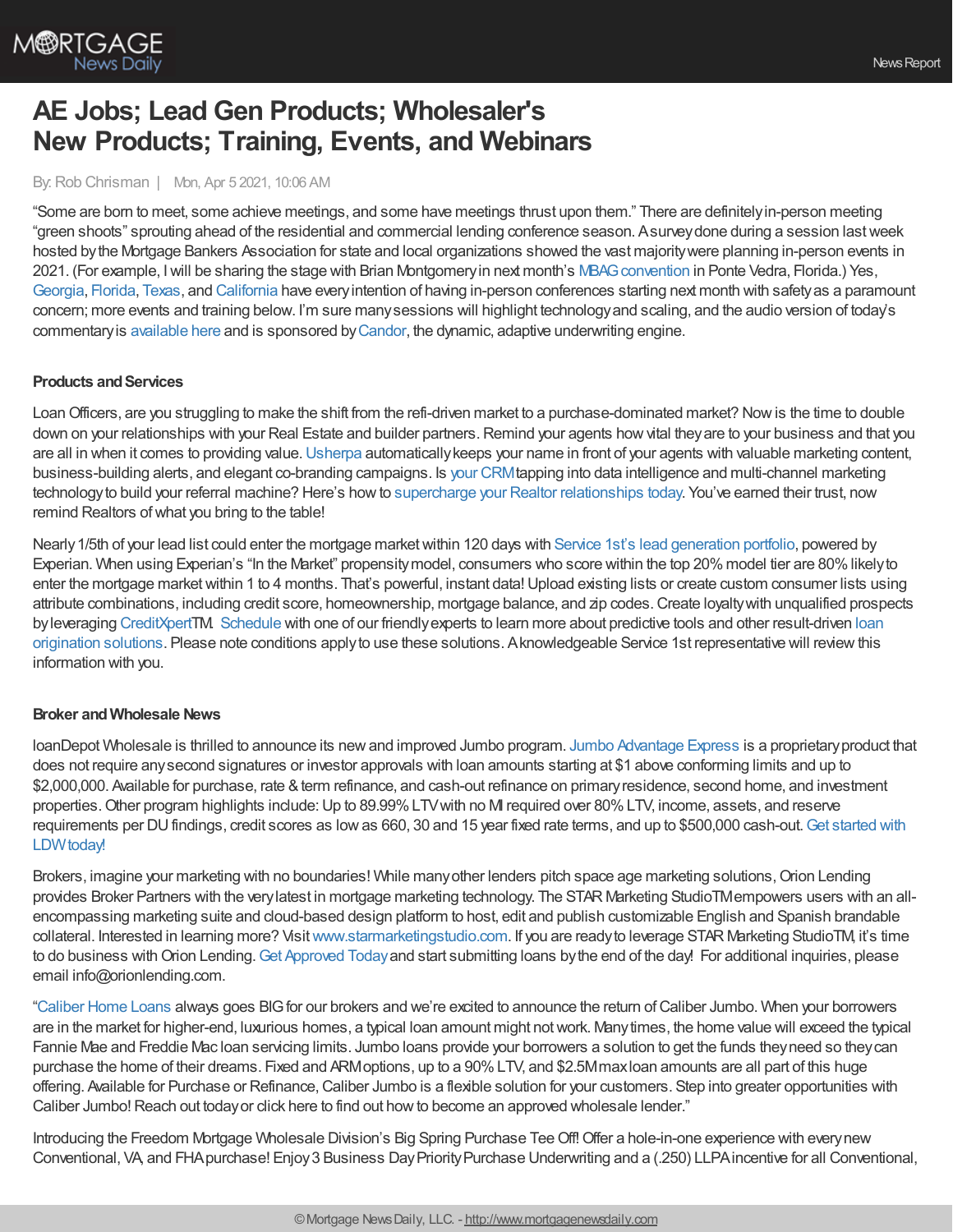

VA, and FHA purchases. Plus, offer more buying power for your Jumbo VA borrowers! Freedom [Mortgage](https://www.freedomwholesale.com/wps/portal/wholesale/vp/anonymous/resources/our-products/!ut/p/z1/hY5fC4IwFMU_Sw--urvUtN5GwUSFKINsL6GxpjGd6NKv36gIgv6ct3vP7xwOYihDrMmHSuS6Uk0uzX1gs6MzDwNMUkjWPnWAJGmE01WMp9hF-38AMzZ8EQGTZ3fk1UDDrQvEi3d0uQkBqP8EfnREiAmpisdc0hROIBDr-Jl3vLOvnXmXWrf9wgILxnG0hVJCcvukags-RUrVa5S9k6itM7h4ckjIZHIDlwr9tg!!/dz/d5/L2dJQSEvUUt3QS80TmxFL1o2XzM5SDgxQVMwTE84RzMwQUxRQ0I3NEwyME4y/) is proud to offer eligible Veteran jumbo purchase borrowers no down payment VA-backed loans in all areas of the countryfor anyhome price. To learn more, check out Freedom's rate sheet or email AskFreedom@FreedomWholesale.com to have an Account Executive contact you.

Mountain West Financial Wholesale posted Bulletin [21W-023](https://mwfwholesale.com/wp-content/uploads/2021/03/Wholesale-Bulletin-21W-023-4000.1-Handbook-Revisions-1.pdf) regarding revisions and clarifications that have been incorporated into the most recent version of the FHA4000.1 Handbook.

Lakeview [Wholesale](https://lakeviewwholesale.com/lakeview-programs/) has launched its VAIRRRL Program.

Take control of the funding process like never before with FlexClose®, offered by Plaza Home [Mortgage](http://plazahomemortgage.com/)®through its Wholesale channel. [FlexClose](https://www.firstfundingusa.com/flexclose/) is a newwayto fund,which allows you more control over when funding occurs, even after-hours and on weekends: close faster and more efficientlybygiving you more closing hours in a day, and more closing days in a week and month.

PCF Wholesale announced three big improvements: Maxloan amount for FHA/VA has been raised to \$1.5MM, minimum FICO for FHA/VA is now 600, and the pricing adjustment for self-employed borrowers is cut in half to -0.500. Find PCF on Loan Sifter.

Don't forget that appraisal fees in Mohave County Arizona increased. Read MWF Wholesale Bulletin [21W-014](https://mwfwholesale.com/wp-content/uploads/2021/02/Wholesale-Bulletin-21W-014-Increased-Appraisal-Fees-in-AZ.pdf) for more information.

First Community Mortgage Wholesale [Announcement](https://kc.fcmpartners.com/2021/03/2021-4-wholesale-announcement-paying-down-and-paying-off-accounts/) 2021-4 discusses Paying Down and Paying Off Accounts & Installment Debt.

#### **TrainingandEvents inApril**

Are you readyto feel more balance in your life? Think 9 weeks of time off everyyear is just a fantasy? Think again! 20-year banking industry veteran and best-selling author Jessica Peterson has discovered the secrets to spending everyminute more wiselywhile effectively building and nurturing your social media connections. Join Jessica and MGIC on April 21 for a webinar that will help you increase your productivity and balance through efficient social media and communication strategies. [Register](https://pages.mgic.com/2021-04-21_IncreaseProductivityBalance_Registration.html?utm_source=rc&utm_medium=ppc&utm_campaign=work-smarter&utm_content=text-email) today! All attendees will receive a copy of Jessica's book, "Create the PerfectDay".

It maybe April 5th, but is your servicing risk management strategystill making a fool out of you? Don't get caught using fool's gold as your servicing risk management strategy. MQMR has the treasure map for striking gold with this free white paper, "Better Together: How to Create a Comprehensive Servicing Risk Management Strategy."And, to help you find where "Xmarks the spot," MQMR's Julie McCurleyand Lisa Butler are hosting a TMConnect Webinar titled, "Cover Your [Assets,"](https://mtgcoop.zoom.us/webinar/register/WN_RSDQTlJ9TfuKdwDJA2M3rQ) on April 13 at 4PMET.

Join Plaza for an educational session designed to help expand your knowledge of the various renovation products that are available through Plaza Home Mortgage®. This April 6th [webinar](https://mtgcoop.zoom.us/webinar/register/WN_i6V7dIlVRUyZruzXtOhswg) is brought to you byThe Mortgage Collaborative (TMC) will hone in on specific areas that you need to know when working with renovation loans. And join Plaza for Selling Renovation Loans on Friday April 9, 11:00 AMPT and a Renovation Operational Overview on Friday April 16, 11:00 AMPT.

There's still time to [register](https://web.cvent.com/event/d7102a57-bd49-41c7-bd17-08b3451e45fd/) for the 2021 CMLAMortgage Lenders Expo. This 3-daycomprehensive expo includes virtual education sessions on April 7-8 and April 9th is an

In-person networking event at TopGolf Centennial.

Join EddyPerez,CEOof EquityPrime Mortgage, AlexKutsishin,CEOof Sales Boomerang, and Jim Park, Executive Chairman of TMC, on April 8 at 2PMET for a webinar titled "How EPMUses Sales Boomerang to Become the Lender Their Borrower Never Forgets" as the trio discuss EquityPrime's strategies for creating customers for life.

Friday the 9th is the Mortgage Collaborative's Rundown with Rich and Rob. Rich Swerbinsky, the COO of The Mortgage Collaborative, and I will be discussing current events in the mortgage market for 30 minutes starting at 3PMET: "The [Rundown](https://mtgcoop.zoom.us/webinar/register/WN_hOUDEqURT9m3mhKCJWRM-A) with Rob and Rich."

CMLA's Annual [Mortgage](https://web.cvent.com/event/d7102a57-bd49-41c7-bd17-08b3451e45fd/register?utm_campaign=website&utm_medium=email&utm_source=civicrm) Lenders Expo is back set to take place through a virtual experience on April 7-8.

[Register](https://na01.safelinks.protection.outlook.com/?url=https%253A%252F%252Fshare.plazahomemortgage.com%252Fe2t%252Ftc%252FVWfyTR2GMKNtW7wFBgz6YBqPCW6phD5r4pPDGDN5d8yPf5nxGrV3Zsc37CgF10W8SyfLM37qBChW93SDRr4BZy32VMSGCz4tgbpNN9j45v3nGcf3W6p8s4r1brm3KW6HMyZL3ptN_sW44yw6v1TF1FZVZJb003f27HDW3rt6Dx4dLZfZW4kGMtw4ynf7zW1qqQ_h3YQFH8W2PlL3s1g9d6PW4PsC5J31fdKbW7h0y2F2BjkSJV1Kb2Y3hgyJmN9079H0NFkC4W66dfjk43zR8SW2NlvMn5SNsCwW5bjM4_77kxBFW7MX7z55nPRQ5W7bjR086YC9tVW645r4T65s74xW82x0NF44FsvqW5RT8Sq7glct-N877FXdttrQVW89gYhN2B8Dz6W68yVl78-ZND_M1w_3FY8j6YW8-hDJR2sfxhgW80qjDq3gZxy9N3Q7CK1BsrTWW6GyXW13r0GfnW1hD6kh1CXn3sW6Pt7Db2VhtWc3f7L1&data=04%257C01%257C%257C53fefcec94da414a53e308d8f3a67e75%257C84df9e7fe9f640afb435aaaaaaaaaaaa%257C1%257C0%257C637527243697665806%257CUnknown%257CTWFpbGZsb3d8eyJWIjoiMC4wLjAwMDAiLCJQIjoiV2luMzIiLCJBTiI6Ik1haWwiLCJXVCI6Mn0%253D%257C1000&sdata=8h2gSTfB8PZUn%252FVTJrN5yjeBnVZBbAoiiY9rI5%252Ba7Fc%253D&reserved=0) todayfor the MBA's Spring Conference and Expo, April 20-22, stream it live or catch up on-demand after the conference. Targeted tracks include IMB Business Strategy & Operations. Secondary & Capital Markets. Tech Solutions (Sponsor: FINASTRA). Servicing Solutions.

Click [here](https://na01.safelinks.protection.outlook.com/?url=http%253A%252F%252Fld.ldwholesale.com%252Fls%252Fclick%253Fupn%253DaYbu09plc4IntLDN6X2n-2BhAgA1zA8YVy3iKdaEaWxH6YUcEJIteMOsIFEDkSjRk1Jf2e31zH0vDFYVi6Z4r8cLLnCW5-2BRa-2F8NmrNXX-2F0jf0-3Du0ev_nsxRNYUkMXYB3IyH-2Bw28TYELoM9YpzOtXrrlppkfzFjGpZbwd0bLMcf2RIKlkpDj8an67hu45aN5BSGwVgo7a0ZM2GCYz2JSj5p83DuqIe7ny7OI4Dm90vH-2BnMcwzLEDhIcTxtrH7kuFyR6rvHb1cJU9T7R48zkHjzCnKR78D-2B25Cz-2FYZwx0ukvzeE8jYCjrTFNBEbrHd76edIzS8rd-2BfAul1iaWKd46ntd8LXbeZ4VXyqcBJCL8sCtm7TVxAat57krnZA4E9Fow7pbAbeU8Weywdo2eABt84y8G2jE-2BJrYwJcpeAbuwG2mYVO3kttQbVzMHcyt-2F254LRMUt8eOhSVxMyksk1my5xXFE3rhX5VD9xnbgNaHWXhCiVPsd45kk2JMQsdF-2B2qUP0-2B8gD3zBLvfIfOPZXwB6uWU3WvGMyqI8JGl5sOGm1YrYnqwXV7wuCxebOOqUw5XDtgDxUFeKpPM1GmAHapBDR4m6I4CzfL4-3D&data=04%257C01%257C%257Cb37039f3b62e46fb186b08d8f3a2cb90%257C84df9e7fe9f640afb435aaaaaaaaaaaa%257C1%257C0%257C637527227810041231%257CUnknown%257CTWFpbGZsb3d8eyJWIjoiMC4wLjAwMDAiLCJQIjoiV2luMzIiLCJBTiI6Ik1haWwiLCJXVCI6Mn0%253D%257C1000&sdata=cjNiXU6zsNfIgO1w7bZ6QWao6ctVAHvJiS7kkba%252BTF0%253D&reserved=0) to view loanDepot's April Training Calendar.

The April 13th edition of OriginatorTech will feature: Blueprint, Capacity, Mortgage Cadence, Sales Boomerang and Zenlyby Calyx. Reserve your spot today.

Attend MVLA's April 15th virtual Sales [Symposium](https://www.mmla.net/events/sales-symposium?lsid=0&msid=123860) to hear the fabled Victoria Deluce dissect the latest news on Secondary Marketing. Also